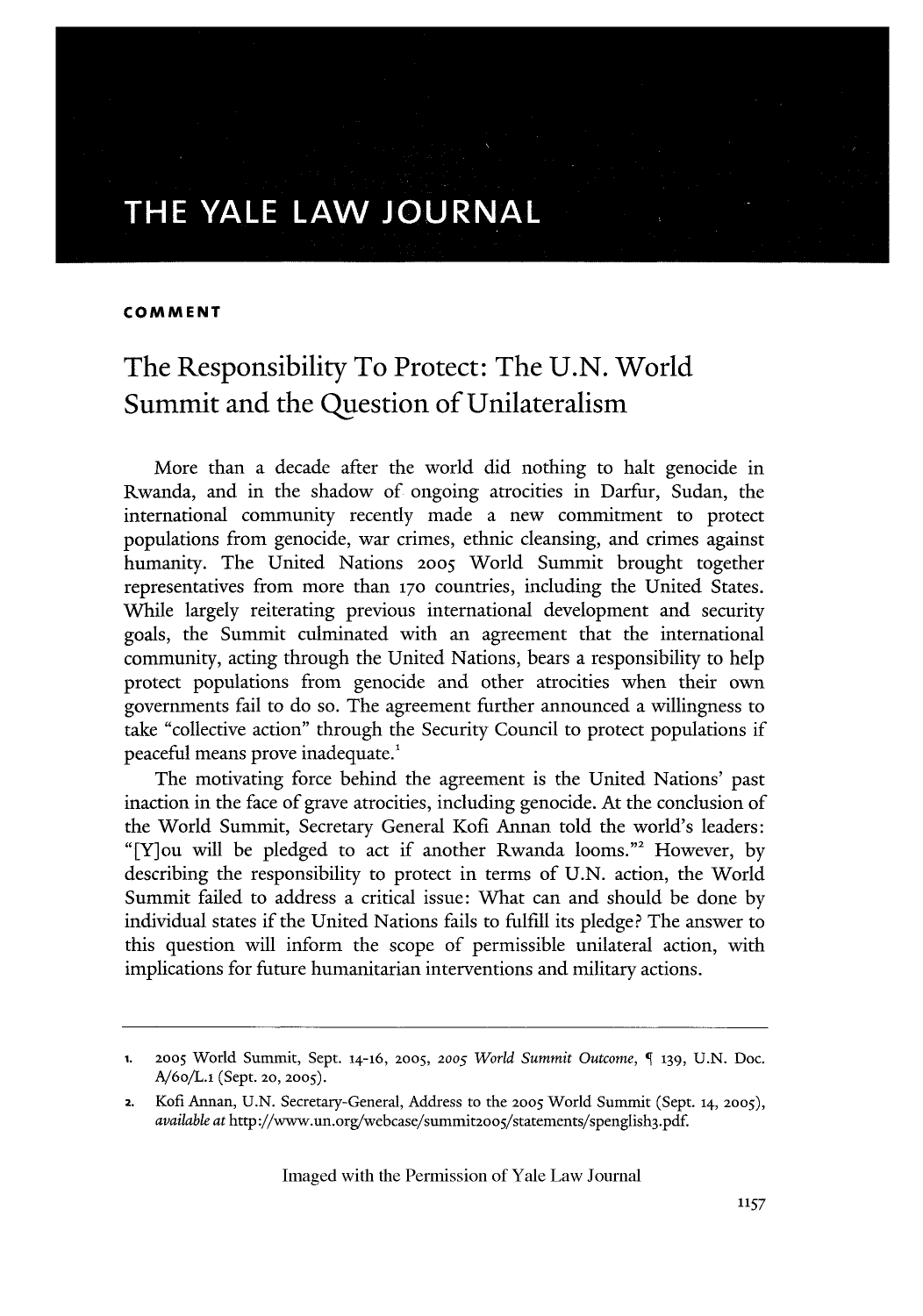This Comment argues that the Summit agreement strengthens the legal justification for limited forms of unilateral and regional action-including military action-if the United Nations fails to act to protect populations from genocide and other atrocities. The Summit agreement strengthens the justification for unilateral action in two main ways. First, the agreement affirms important limits on national sovereignty by recognizing a state's responsibility to protect its own citizens. Second, the agreement sets clear responsibilities for the international community when a country fails to protect its own citizens. In cases of U.N. inaction, would-be unilateral actors can point to an explicit failure to fulfill a duty.

However, the agreement only supports unilateral action in a narrow set of circumstances. First, the agreement is limited to a small set of extreme human rights abuses. Second, the agreement implies a hierarchy of actors and of interventions: Good faith U.N. action is privileged over unilateralism and peaceful action is privileged over violent means. Finally, the agreement limits the scope of intervention to the goal of protection. For these reasons, the U.S. invasion of Iraq could not have been justified using the Summit agreement.

#### **I. THE SUMMIT AGREEMENT FRAMEWORK**

The Summit agreement is an important contribution to international law. It builds on recent trends in international law and practice<sup>3</sup> and codifies them in an agreement that nearly every country in the world participated in forming. As such, it strengthens the development of a new international norm regarding humanitarian protection.

The agreement recognizes that while the responsibility to protect begins with national governments, it does not end at nations' borders. Thus, while "[e]ach individual State has the responsibility to protect its populations from genocide, war crimes, ethnic cleansing and crimes against humanity,"4 when a

4. **2005** World Summit, *supra* note **1, 138.**

**<sup>3.</sup>** The Summit codifies a norm of protection that emerged in the 199os. For example, the 1994 Rwandan Genocide prompted arguments among international lawyers and policymakers that international actors had a right, and even a duty, to prevent genocide. See **SAMANTHA** POWER, "A PROBLEM FROM **HELL":** AMERICA **AND** THE **AGE OF** GENOCIDE 359-62 (2002); Stephen **J.** Toope, *Does International Law Impose a Duty upon the United Nations To Prevent Genocide?,* 46 MCGiLL L.J. **187, 187** (2000). The United Nations has also supported interventions on humanitarian grounds, such as in Somalia. **INT'L COMM'N ON** INTERVENTION **AND STATE SOVEREIGNTY, THE** RESPONSIBILITY To PROTECT 16 **(2OO1)** [hereinafter THE RESPONSIBILITY To PROTECT], *available at* http://www.iciss.ca/pdf/ Commission-Report.pdf.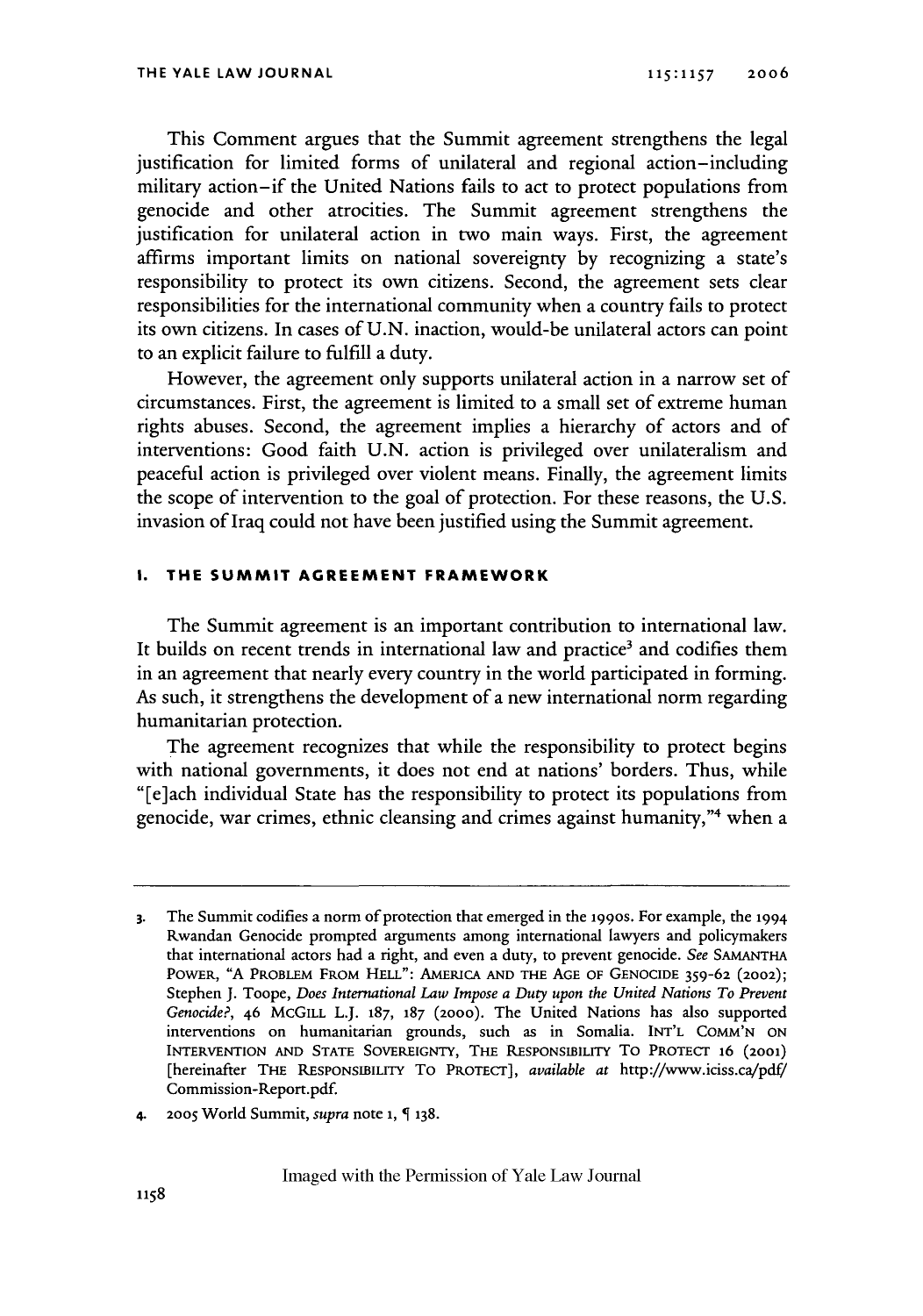state fails to do so, "[t]he international community, through the United Nations, also has the responsibility."<sup>5</sup> Moreover, the agreement calls for coercive action through the Security Council, including economic sanctions or even military action, as a last resort to protect populations:

[W]e are prepared to take collective action, in a timely and decisive manner, through the Security Council, in accordance with the Charter, including Chapter VII, on a case-by-case basis and in cooperation with relevant regional organizations as appropriate, should peaceful means be inadequate and national authorities are manifestly failing to protect their populations from genocide, war crimes, ethnic cleansing and crimes against humanity.<sup>6</sup>

While the decision to intervene will be made on a case-by-case basis, the agreement emphasizes the need for "timely and decisive" action when peaceful persuasion is inadequate. In particular, the agreement broadens the concept of "international peace and security"<sup>7</sup> that underlies Chapter VII of the U.N. Charter, which permits coercive action by the Security Council.8 Most previous Chapter VII actions, particularly humanitarian interventions, either nominally involved the consent of the nation in question or were justified in the name of regional security.<sup>9</sup> In contrast, the Summit agreement suggests that Chapter VII action is also appropriate for purely internal matters when peaceful means are inadequate and national authorities are failing to protect their populations. Violence need not cross borders to justify Security Council involvement when certain international human rights norms are being violated.

However, while the Summit agreement is an important statement regarding the duties of the international community, it fails to address whether the United Nations is the only international actor that can exercise the responsibility to protect, or merely the preferred actor. The Summit's failure to consider unilateralism is not surprising. The agreement articulates a clear responsibility for the United Nations to act. The need for unilateral or regional action would therefore become an issue only if the United Nations failed to fulfill its duties, something that the drafters may have preferred not to countenance. That said, the dilemma will almost certainly emerge, because the

**<sup>5.</sup>** *Id.* **139.**

**<sup>6.</sup>** *Id.*

**<sup>7.</sup>** *See* U.N. Charter arts. 42, 43, 47, 48, **51.**

**<sup>8.</sup>** *Id.* arts. 39, 41, **42.**

**<sup>9.</sup>** *See* Adam Roberts, *The United Nations and Humanitarian Intervention, in* HUMANITARIAN INTERVENTION **AND INTERNATIONAL** RELATIONS **71,** 81 (Jennifer M. Welsh ed., 2004).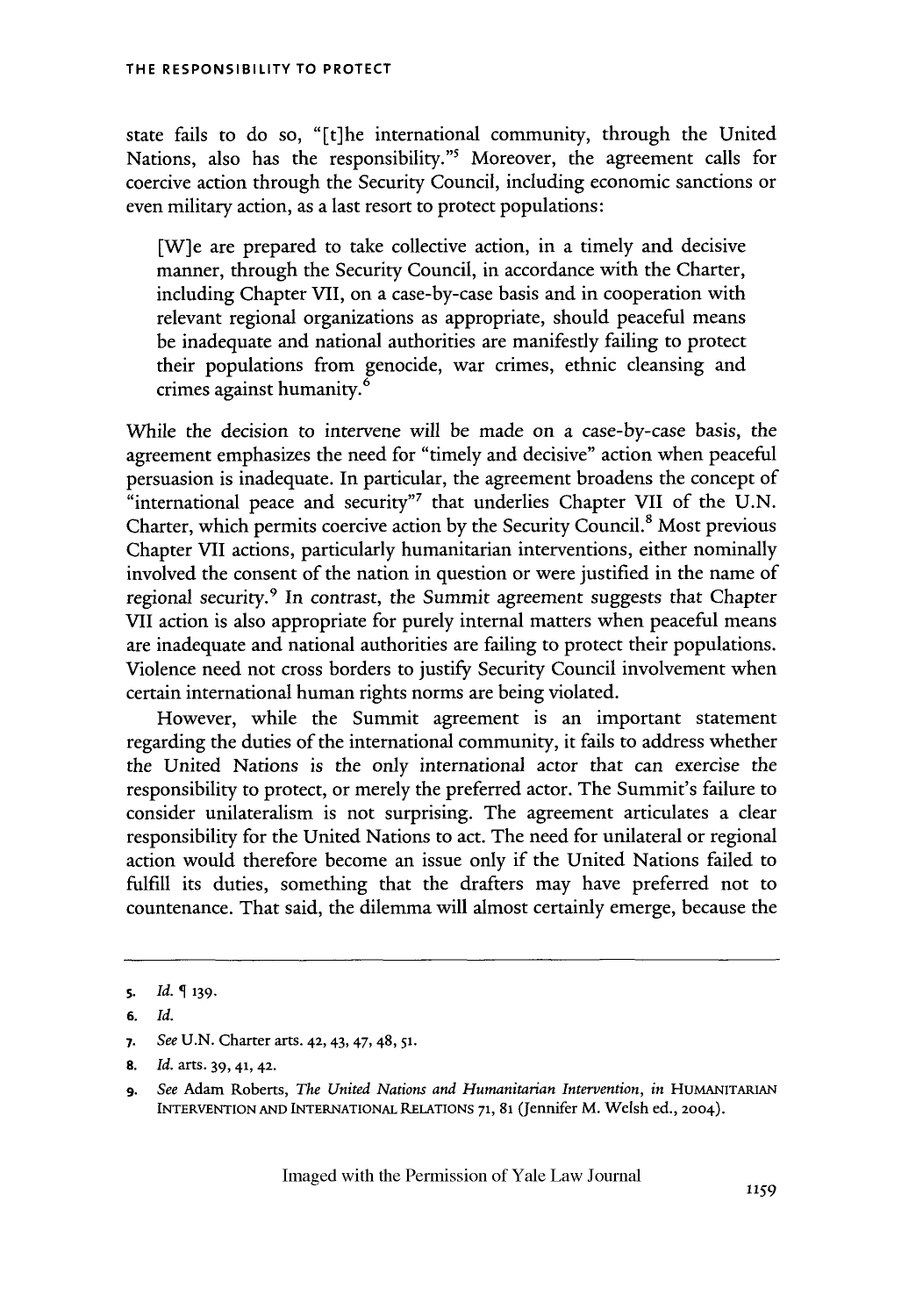Summit agreement does not address the structural issues that thwart effective U.N. action to protect vulnerable populations.

First, the structure of the United Nations does not foster quick and decisive responses. Vetoes by the permanent members of the Security Council-or even threats of vetoes-can undermine effective international action. Bureaucratic hurdles and diplomatic negotiations can be time-consuming, making it difficult to respond to rapidly unfolding events. More generally, any form of international coercion is usually diplomatically and politically costly, creating a strong incentive for international actors to avoid difficult measures. The international response to the crisis in Darfur is illustrative. China, which has ties to the Sudanese government and enjoys a permanent seat on the Security Council, was reported to have opposed coercive measures like sanctions.1" The first Security Council resolution that took any direct action against the perpetrators of human rights abuses was not passed until March 29, **2005,** two years after the violence began. Even today, ethnically targeted violence and a "'culture of impunity'" continue in Darfur."

Second, the World Summit failed to agree to measures that would reduce the likelihood of strategic behavior among Security Council members to undercut action. Due in large part to U.S. pressure,<sup>12</sup> the final Summit agreement removed proposed language that called on permanent Security Council members "to refrain from using the veto in cases of genocide, war crimes, ethnic cleansing and crimes against humanity."" This gap leaves permanent members with a powerful negotiating tool, permitting bad faith vetoes in the face of clear atrocities. The agreement's limitation of coercive measures to a "case-by-case" basis<sup>14</sup> further encourages such bad faith actions.

- **12.** *See* Colum Lynch, *U.S. Wants Changes in U.N. Agreement,* WASH. POST, Aug. *25,* 2005, at AI.
- **13.** *See Revised Draft Outcome Document of the High-level Plenary Meeting of the General Assembly of September* **2005** *Submitted* **by** *the President of the General Assembly,* 120, U.N. Doc. A/ <sup>5</sup> 9/HLPM/CRP.1i/Rev.2 (Aug. **1o, 2005).**
- 14. **2005** World Summit, *supra* note 1, **139.**

io. *Sudan Warns Against Intervention,* BBC NEWS, July **27,** 2004, http://news.bbc.co.uk/ 2/hi/africa/3931411.stm.

**ii.** Jonah Fisher, *"Culture of Impunity" in Darfur,* BBC NEws, Sept. 26, *2005,* http://news.bbc.co.uk/2hi/africa/ <sup>4</sup> 2839 56.stm (quoting Juan Mendez, U.N. Special Advisor on Genocide).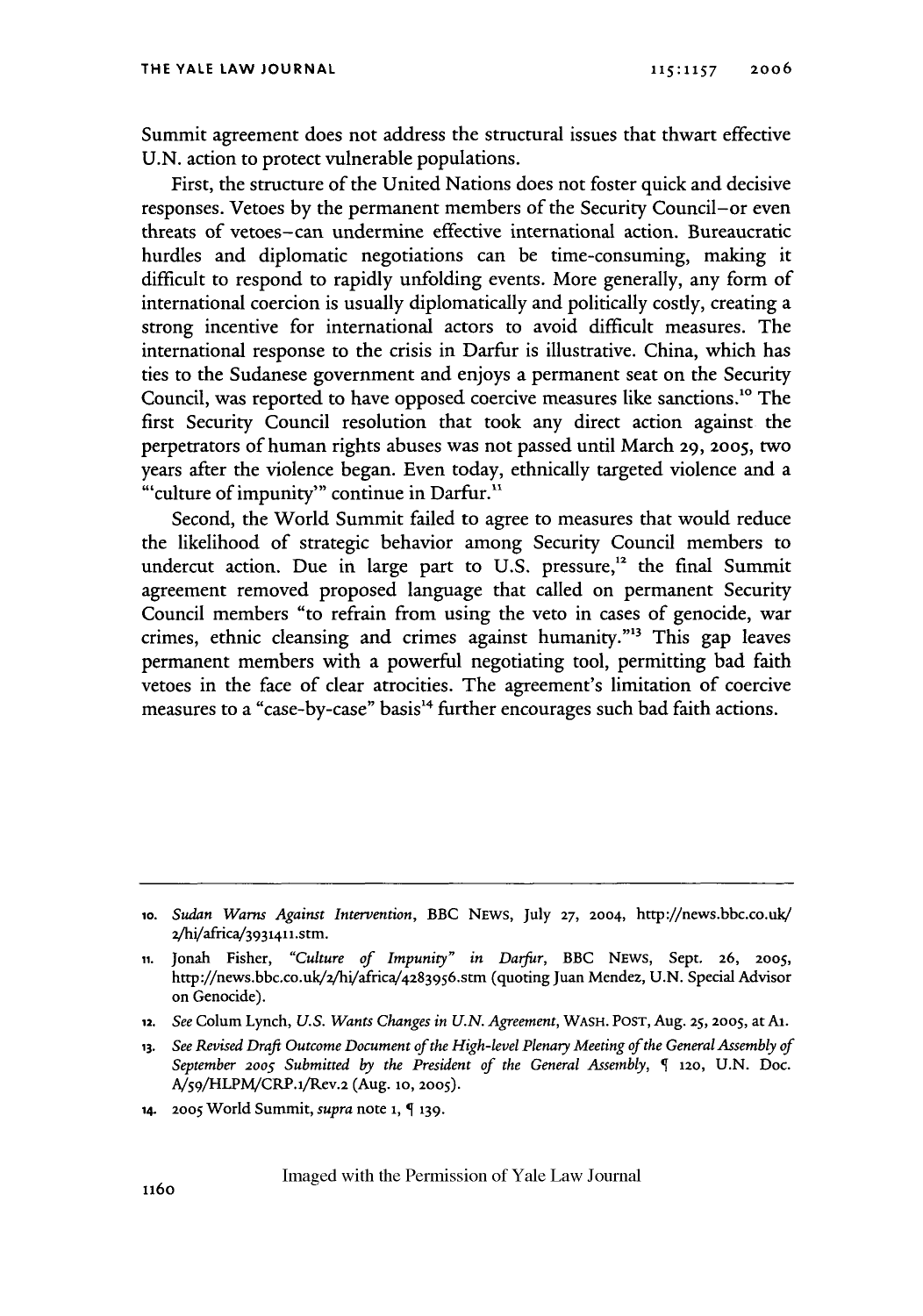#### **II. SUPPORT FOR UNILATERAL ACTION**

State practice,<sup>15</sup> academic commentary,<sup>16</sup> and a close reading of the U.N. Charter itself<sup> $\sigma$ </sup> suggest that unilateral (or regional) intervention in the absence of U.N. action may be acceptable under some circumstances. The Summit agreement strengthens the case for unilateral action in the absence of U.N. action but also suggests key parameters limiting the scope of permissible intervention.

First, the agreement affirms important limitations on national sovereignty that have developed over the last two decades. The agreement draws upon the work of the International Commission on Intervention and State Sovereignty (ICISS), which introduced the concept of a "responsibility to protect" in a 2001 report.<sup>18</sup> The report rejected the view that sovereignty provides governments with full autonomy over their territories. Rather, it found there was an international consensus that sovereignty entails responsibilities as well as rights.<sup>19</sup> When individual states fail to protect their own populations, they have no sovereign right to nonintervention. Instead, "non-intervention yields to the international responsibility to protect."<sup>20</sup>

The World Summit affirmed this view of sovereignty, defining protection as a responsibility and empowering the international community to fulfill that

- **16.** *See* FERNANDO R. TESON, HUMANITARIAN INTERVENTION: AN INQUIRY INTO LAW AND MORALITY **150 (1997);** Roberts, *supra* note 9, at 85.
- **17.** Articles **55** and **56** of the U.N. Charter oblige states to take joint and separate action in cooperation with the United Nations in defense of human rights. While Article  $2(4)$  of the Charter prohibits the threat or use of force against the territorial integrity or political independence of a state or in a manner inconsistent with the purposes and principles of the United Nations, humanitarian intervention is not aimed at the territorial integrity of a state and is consistent with human rights principles. *See* Michael Reisman & Myres S. McDougal, Humanitarian Intervention To Protect the Ibos, *in* HUMANITARIAN INTERVENTION **AND** THE UNITED NATIONS 167, app. A at **175-77** (Richard B. Lillich ed., **1973);** *see also* Julie Mertus, *Reconsidering the Legality* of *Humanitarian Intervention: Lessons From Kosovo,* 41 WM. & MARY L. REV. 1743, **1751** (2ooo) ("A close reading of the U.N. Charter supports humanitarian intervention in Kosovo-like situations . **.**. in which an outside alliance acts unilaterally to redress human rights violations.... ").
- 18. *See* THE RESPONSIBILITY To PROTECT, *supra* note **3.**
- **19.** Id. at **8.**
- **2o.** *Id.* **at xi.**

is. For example, NATO's unilateral action in Kosovo was not condemned by the Security Council or "in the wider society of states." Nicholas J. Weeler, *The Humanitarian Responsibilities of Sovereignty: Explaining the Development of a New Norm of Military Intervention for Humanitarian Purposes in International Society, in* HUMANITARIAN INTERVENTION AND INTERNATIONAL RELATIONS, *supra* note 9, at 29, **30.**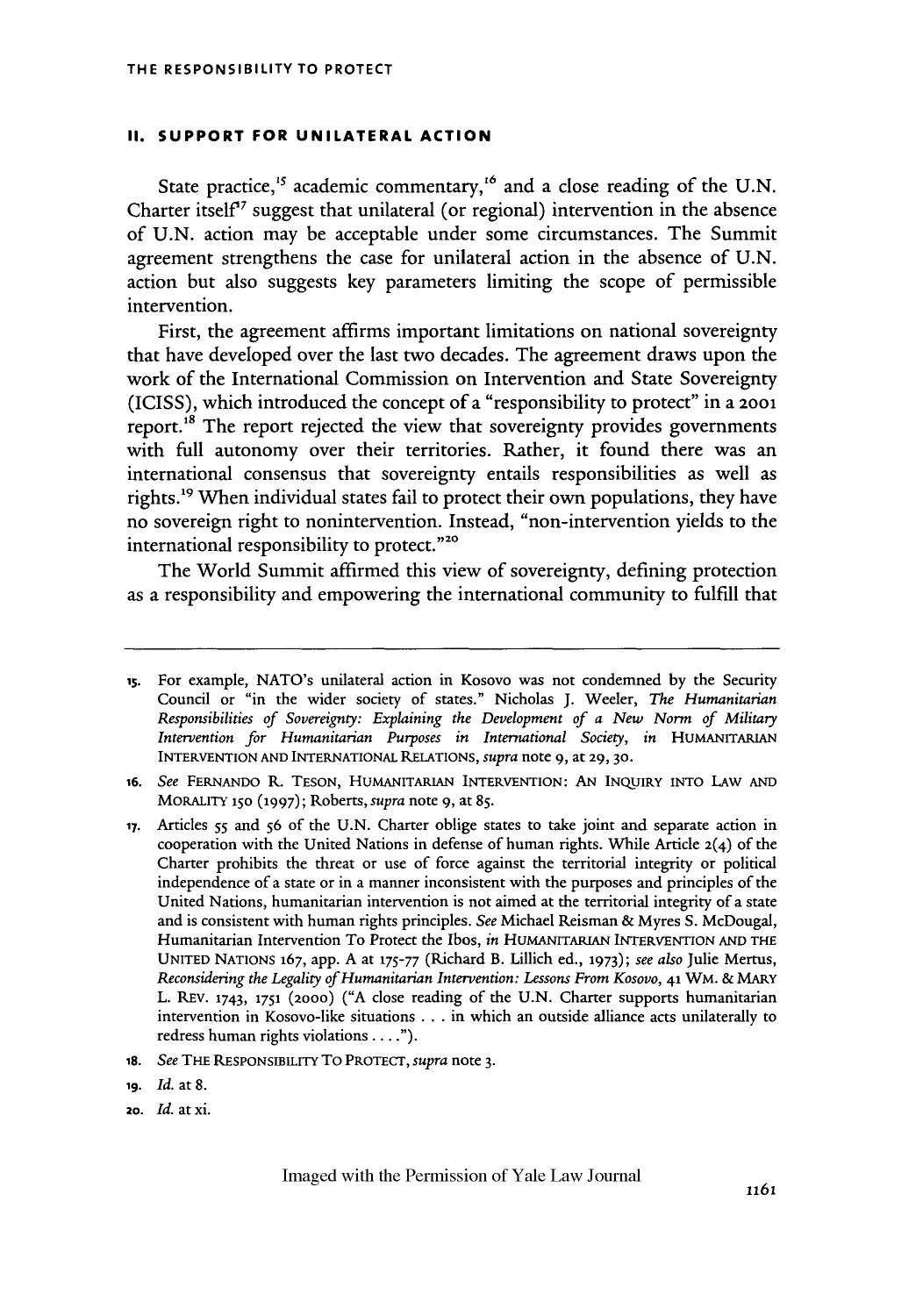duty if a nation fails to do so.<sup>21</sup> The text of the agreement is limited to U.N. action, but its implications are much broader. The agreement undermines the objection that unilateral coercive action violates national sovereignty. If nations have no sovereign right to commit or passively permit atrocities against their own populations, then they cannot object on sovereignty grounds to coercive actions halting the commission of those atrocities. Sovereignty simply does not extend that far. This understanding of sovereignty does not affirmatively establish the legality of unilateral action, but it does undercut an important legal objection.

Second, the agreement sets a new standard for the United Nations and the international community as a whole: Failure to take action to protect populations from genocide and other atrocities is failure to fulfill a clearly acknowledged duty. Thus, the agreement asserts a "responsibility" for the international community, acting through the United Nations, to protect populations from genocide,<sup>22</sup> and declares that the United Nations is "prepared" to take "timely and decisive" coercive action if peaceful means prove inadequate.<sup>23</sup> Incidents of genocide and other atrocities are no longer merely morally reprehensible or violations of an individual nation's responsibilities, and failure by the international community to respond is no longer simply morally blameworthy. Rather, the failure to act is a dereliction of a clearly articulated institutional duty, implicating not only individual states, but also the United Nations. If the United Nations fails to act, it is institutionally broken, at least with respect to the case at hand.'

In the absence of a functioning international institution, one must look to the overriding purpose of the Summit agreement: a pledge to prevent another Rwandan genocide.<sup>25</sup> It would be perverse to argue that members of the international community cannot respond individually to vindicate the purpose of the agreement, particularly in light of the U.N. Charter's commitment to human rights.<sup>26</sup> Rather than acting illegally, states would be acting in a legal

- *25. See Annan, supra* note 2.
- **26.** *See* U.N. Charter arts. *55,* **56;** *supra* note **17.**

<sup>21.</sup> **2005** World Summit, *supra* note **1,** 138-39.

<sup>22.</sup> *Id.* **139.**

*<sup>23.</sup> Id.*

*<sup>24.</sup> See* W. Michael Reisman, *Unilateral Action and the Transformations of the World Constitutive Process: The Special Problem of Humanitarian Intervention, 11* EUR. **J. INT'L** L. 3, **17** (2000) (observing that the U.N. system has difficulty responding to grave human rights abuses and arguing that these abuses "will sometimes be addressed by forms of unilateral action that the international legal process may, in context, deem lawful, but that manifestly fail a test of formal legality under the UN Charter").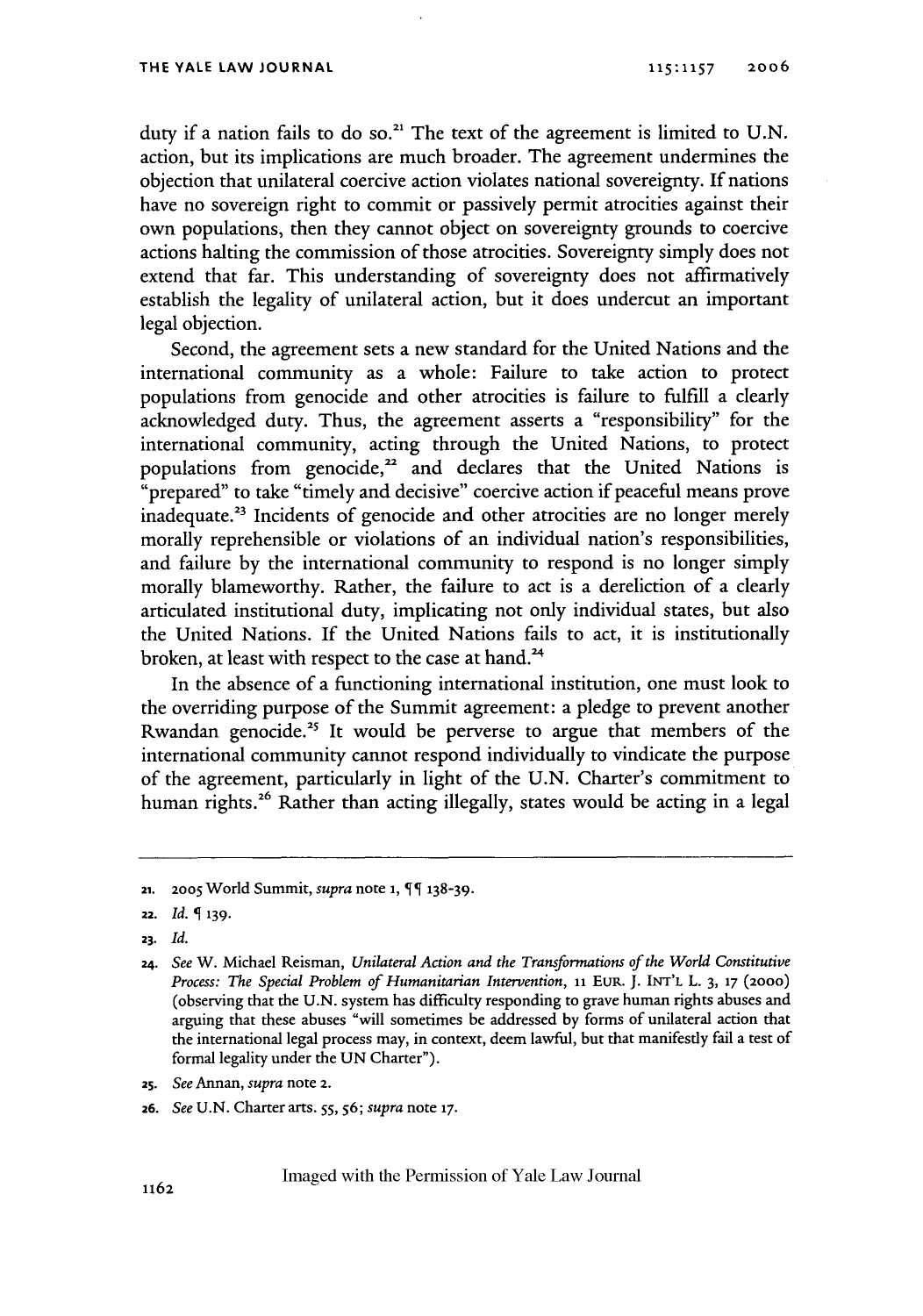void opened by U.N. inaction and with the purpose of addressing an institutional failure. Even ICISS leaves open the possibility of unilateral action in such circumstances:

[I]f the Security Council expressly rejects a proposal for intervention where humanitarian or human rights issues are significantly at stake, or the Council fails to deal with such a proposal within a reasonable time, it is difficult to argue that alternative means of discharging the responsibility to protect can be entirely discounted.<sup>27</sup>

While terms such as "reasonable time" are not clearly defined, they do suggest a framework with which to consider the permissibility of unilateral action. Indeed, under the agreement, unsanctioned action may be the only means of avoiding complicity in the failure to protect.

#### **III. LIMITATIONS ON UNILATERAL ACTION**

While the agreement strengthens the case for unilateral responses to protect populations from genocide and other atrocities, it also suggests important limitations that affect how the agreement might be utilized by future unilateral actors, particularly the United States.<sup>28</sup> The ongoing war in Iraq is an elephant in the room when discussing the justifiability of unilateral action in the face of U.N. inaction. The Summit agreement, however, provides only weak support for interventions such as the invasion of Iraq.

First, the Summit agreement is limited to a small set of extreme human rights abuses. The responsibility to protect is defined to apply to genocide, war crimes, ethnic cleansing, and crimes against humanity. The agreement does not address the many other rights articulated in previous human rights conventions, such as political freedom and economic rights. Therefore, justifications for the war based on bringing democracy to Iraqis<sup>29</sup> are not relevant under the agreement. Likewise, justifications for intervention based on the war against terror are not relevant because the agreement relates to intervention when a government fails to protect its own population, not external populations. Saddam Hussein's regime did commit ethnic cleansing

**<sup>27.</sup>** THE RESPONSIBILITY To PROTECT, *supra* note 3, at **53.**

<sup>28.</sup> *See* Melvin P. Leffler, *Bush's Foreign Policy,* FOREIGN POL'Y, Sept.-Oct. 2004, at **22;** Richard L. Morningstar & Coit D. Blacker, *World Orders: Unilateralism vs. Multilateralism,* HARV. INT'L REV., Fall 2004, at 74.

*<sup>29.</sup> E.g.,* President's Remarks to the National Endowment for Democracy, 41 WEEKLY COMP. PREs. Doc. **1502** (Oct. 6, **2005).**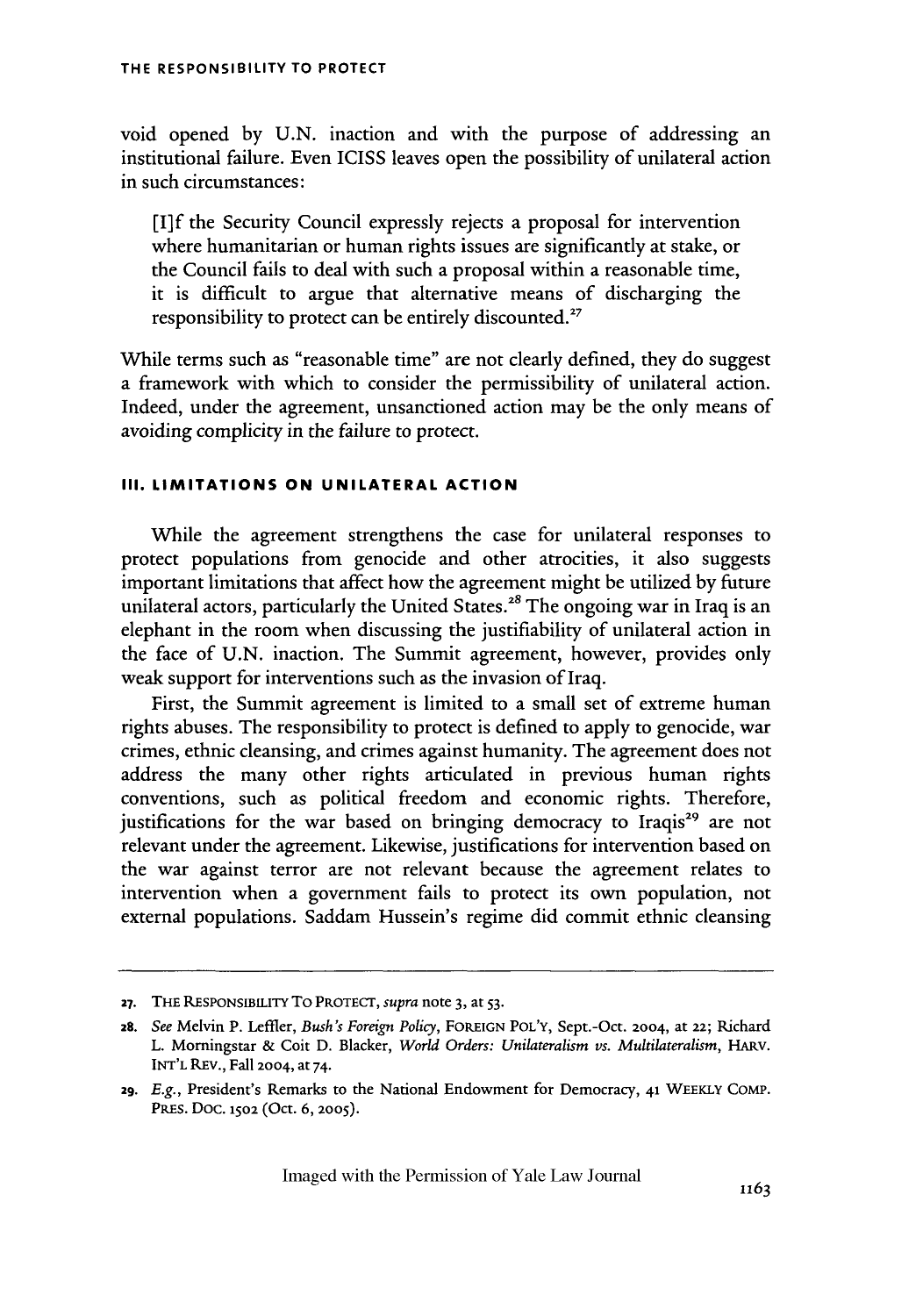and crimes against humanity in the past, such as the gassing of the Kurdish population in 1988.30 The Summit agreement, however, requires evidence that a government is currently failing to protect its population against such atrocities. Thus, for the agreement to have been used to justify U.S. intervention, the United States would have had to make qualitatively different arguments, showing ongoing atrocities on the level of genocide, ethnic cleansing, or crimes against humanity occurring in Iraq, as well as the international community's unwillingness to prevent them.

Second, the Summit agreement implies a hierarchy of actors and of interventions: Good faith U.N. action is privileged over unilateral intervention, and peaceful action is privileged over violent means.<sup>31</sup> Individual states are obliged to explore every possible avenue through the United Nations before acting unilaterally, including action through the General Assembly. Consider, for example, the ongoing violence in Darfur. Under the agreement, the United States has a duty to advocate for increased action through the United Nations and to provide logistical or even military support to U.N.-sanctioned African Union peacekeepers, $3^2$  who are grossly under-equipped.<sup>33</sup> But it would not be appropriate for the United States to unilaterally intervene militarily in Sudan at this stage, because it is not apparent that the United States has exhausted all available U.N. tools.

Likewise, the agreement clarifies that the international community is "prepared"<sup>34</sup> to intervene coercively only when peaceful means are ineffective. While this does not necessitate trying every noncoercive means before intervening, it does require fairly examining all diplomatic options. It also requires efforts to establish early warning facilities, so as to prevent atrocities before they begin.<sup>35</sup> Given that the purpose of the agreement is to protect

- **31. 2005** World Summit, *supra* note 1, **139.**
- **32.** S.C. Res. **1556,** U.N. Doc. S/RES/1556 (July **30,** 2004) *("[w]elcoming* the leadership role and the engagement of the African Union to address the situation in Darfur and *expressing its* readiness to support fully these efforts").
- **33.** The International Crisis Group estimates that a force level of **12,000** to **15,000** troops is required in Darfur. *The AU's Mission in Darfur: Bridging the Gaps* (Int'l Crisis Group, Africa Briefing No. 28, July 6, **2005).** However, as of October **2005,** Human Rights Watch estimated that there were only **7000** African Union personnel in Darfur, including 4890 troops and **1176** civilian police. HUMAN RIGHTS WATCH, **ENTRENCHING** IMPUNITY: GOVERNMENT **RESPONSIBILITY** FOR INTERNATIONAL CRIMES **IN** DARFUR 7 (2OO5), *available at* http://hrw.org/reports/2oo5/darfur12os/.
- *34. See* **2005** World Summit, *supra* note **i, 139.**
- *35. Id.* **138.**

**<sup>30.</sup>** *See Charges Facing Saddam Hussein,* BBC NEws, July 1, 2004, http://news.bbc.co.uk/2/hV middle east/332o293.stm.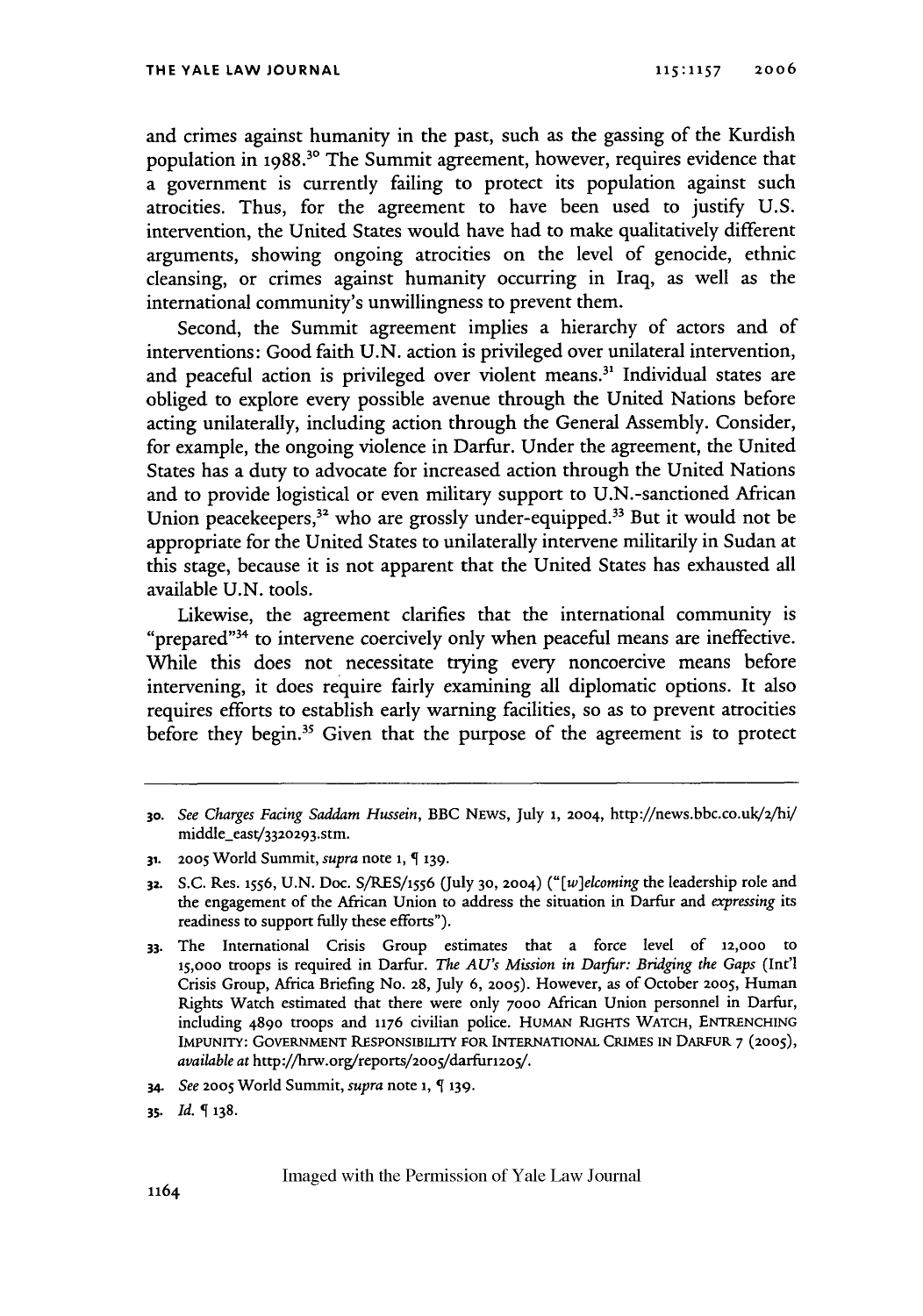civilians, military means must be the last resort and must be calculated to minimize the threat to human life. There is a full spectrum of coercive measures available short of a full invasion, including economic tools such as sanctions and asset freezes, and military actions such as no-fly zones or the bombing of military installations.

Finally, the scope of the international response must be limited to protecting a population from genocide or other atrocities. While the Summit agreement redefines sovereignty, it does not do away with it altogether. In particular, nations still retain sovereign rights, including territorial integrity, under the U.N. Charter.<sup>36</sup> The agreement clarifies that territorial integrity is not violated by international protection, but military interventions must be targeted, and regime change or other highly intrusive measures are only justifiable if absolutely necessary for the protection of populations.

### **CONCLUSION**

While the Summit agreement does not justify broad-based unilateral intervention, opportunistic nations may still use the rhetoric of the agreement to justify such action. More generally, it is likely that future justifications for military interventions will include an examination of the human rights conditions within a given country, and that future unilateral actors will make arguments drawing on the duty to prevent genocide and other atrocities in addition to claims of self-defense or international security. However, the Summit agreement does not thereby hearken a breakdown in international order. There is a risk that a nation could use claims of genocide or other atrocities as a ruse to invade another country. If such claims were truly without substance, however, or if the intervention exceeded what was necessary to protect populations, the intervention would still be illegal and could justify Security Council action against the invading state. The fact that human rights language can be coopted by bad faith actors does not mean that such standards have no meaning. Rather, the Summit agreement shifts the terms of the debate to the accuracy of a unilateral actor's claims and to the necessity of the proposed response.

**ALICIA L. BANNON**

**<sup>36.</sup>** See U.N. Charter art. 2, para. 4 ("All Members shall refrain **...** from the threat or use of force against the territorial integrity or political independence of any State .... *").*